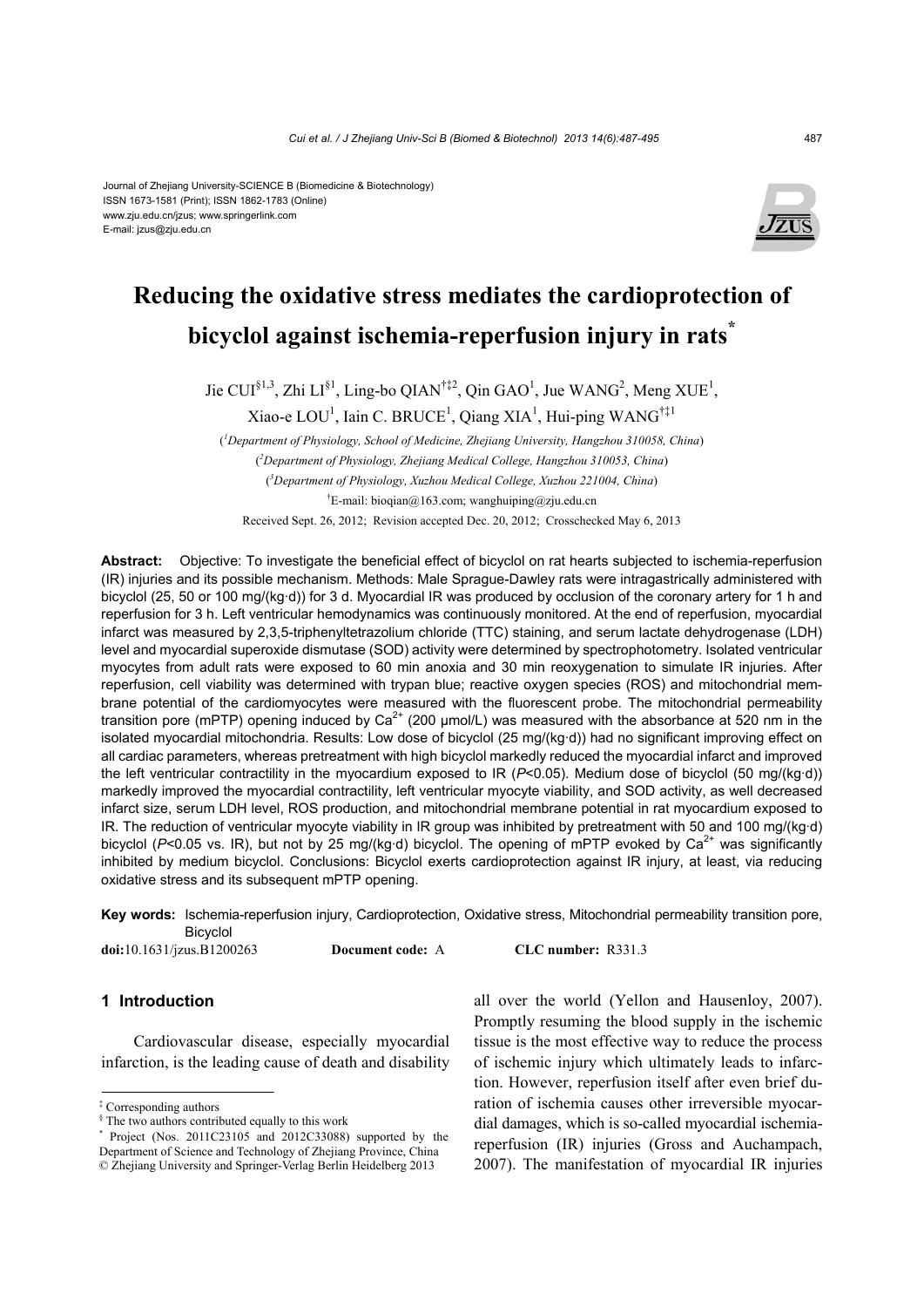includes contractile dysfunction, myocardial stunning, and even cell death. Though the causes of myocardial IR injury are complicated, it is believed that overproduction of reactive oxygen species (ROS), including hydrogen peroxide  $(H_2O_2)$ , hydroxyl radical ( $\cdot$ OH<sup>-</sup>) and superoxide ( $\cdot$ O<sub>2</sub>), and Ca<sup>2+</sup> overload induced by reperfusion play pivotal roles in myocardial IR injuries (Venardos *et al.*, 2007). More than 95% of ROS come from mitochondrial oxidative phosphorylation and mitochondria themselves are also very susceptible to ROS. The endogenous antioxidases, such as superoxide dismutase (SOD), scavenge the excessive ROS to maintain the balance of redox state. When the endogenous anti-oxidase is not enough to eliminate the overproduction of ROS during reperfusion, oxidative stress occurs and the mitochondrial permeability transition pore (mPTP) is opened (He *et al.*, 2008). The mPTP opening leads to mitochondrial swelling, mitochondrial membrane potential collapse, and cytochrome c release, which ultimately results in cell death (Kroemer, 1998).

Bicyclol (4,4′-dimethoxy-5,6,5′,6′-dimethylenedioxy-2-hydroxymethyl-2′-carbonyl biphenyl), a synthetic drug widely used in clinic to treat hepatitis (Lu and Li, 2002; Sun and Liu, 2006), has been demonstrated to protect the liver against viral infection and toxicity (Liu *et al.*, 2005; Wang and Li, 2006). The hepatoprotection by bicyclol is related to its anti-inflammatory properties, improving mitochondrial function, reducing nicotinamide adenine dinucleotide phosphate (NADPH)-dependent lipid peroxidation, and suppressing apoptosis (Hu and Liu, 2006). Recently, bicyclol has been reported to lessen IR injury in kidneys by inhibiting lipid peroxidation (Zhao *et al.*, 2002), indicating that bicyclol may exert organ protection via reducing oxidative stress. However, whether bicyclol protects heart and myocardial mitochondria against IR injuries remains unclear. Here, we explored the beneficial effect of pretreatment with bicyclol against IR injuries and the underlying mechanism, especially its anti-oxidative action and ability to inhibit mPTP opening, in rat hearts.

## **2 Materials and methods**

## **2.1 Experimental animals**

Male Sprague-Dawley rats  $(250-300 \text{ g})$  from the Experimental Animal Center of Zhejiang Academy of Medical Sciences were fed on standard pellet chow and water ad libitum ( $(22\pm2)$  °C, a 12-h light/dark cycle). All performances were approved by the Ethics Committee for the Use of Experimental Animals in Zhejiang University, China.

# **2.2 Chemicals**

Bicyclol  $(C_{19}H_{18}O_9;$  Beijing Union Pharmaceutical Corporation, China) was dissolved in polyethylene glycol 400 (PEG-400) for intragastric administration. The kits for measurement of SOD activity and lactate dehydrogenase (LDH) activity were purchased from Nanjing Jiancheng Bioengineering Institute, China. *N*-2-mercaptopropionyl glycine (MPG), 2,3,5-triphenyltetrazolium chloride (TTC), and cyclosporin A (CsA) were purchased from Sigma-Aldrich Inc. (Saint Louis, MO, USA). Tetramethylrhodamine ethyl ester (TMRE) and 2′,7′-dichlorofluorescein diacetate (DCFH-DA) were purchased from Molecular Probes (Eugene, OR, USA). DCFH-DA was dissolved in dimethyl sulfoxide (DMSO), and the final concentration of DMSO was less than 0.2%, which has been previously shown to have no effect on the heart or myocardial organelles (Hausenloy *et al.*, 2004; Gao *et al.*, 2007). All other chemicals were of analytical purity.

## **2.3 Preparation of IR heart model**

Rats were anesthetized by injecting 0.04 g/ml chloral hydrate (400 mg/kg, intraperitoneally (i.p.)), and supplemented with 16 mg/kg chloral hydrate (i.p.) every 30 min to get persistent anesthesia. As in our previous study (Zhang *et al.*, 2006), the rat was tracheotomized and ventilated with room air (2 ml/stroke tidal volume, 70 strokes/min), and the body temperature was maintained at 37 °C using a heating pad. The rat pericardium was opened through a left thoracotomy and the left anterior descending (LAD) coronary artery was ligated and loosened to simulate IR (Zhang *et al.*, 2006). Then, the left ventricular hemodynamics, including left ventricular developed pressure (LVDP), heart rate (HR), and maximal rise/fall rate of left ventricular pressure  $(\pm dP/dt_{\text{max}})$ , were continuously monitored throughout the surgery (ischemia for 1 h and reperfusion for 3 h) via a pressure transducer, which was cannulated into the left ventricle through the right carotid artery, connected to a data acquisition system (RM6240BD, Chengdu, China). After surgery, all rat hearts were carefully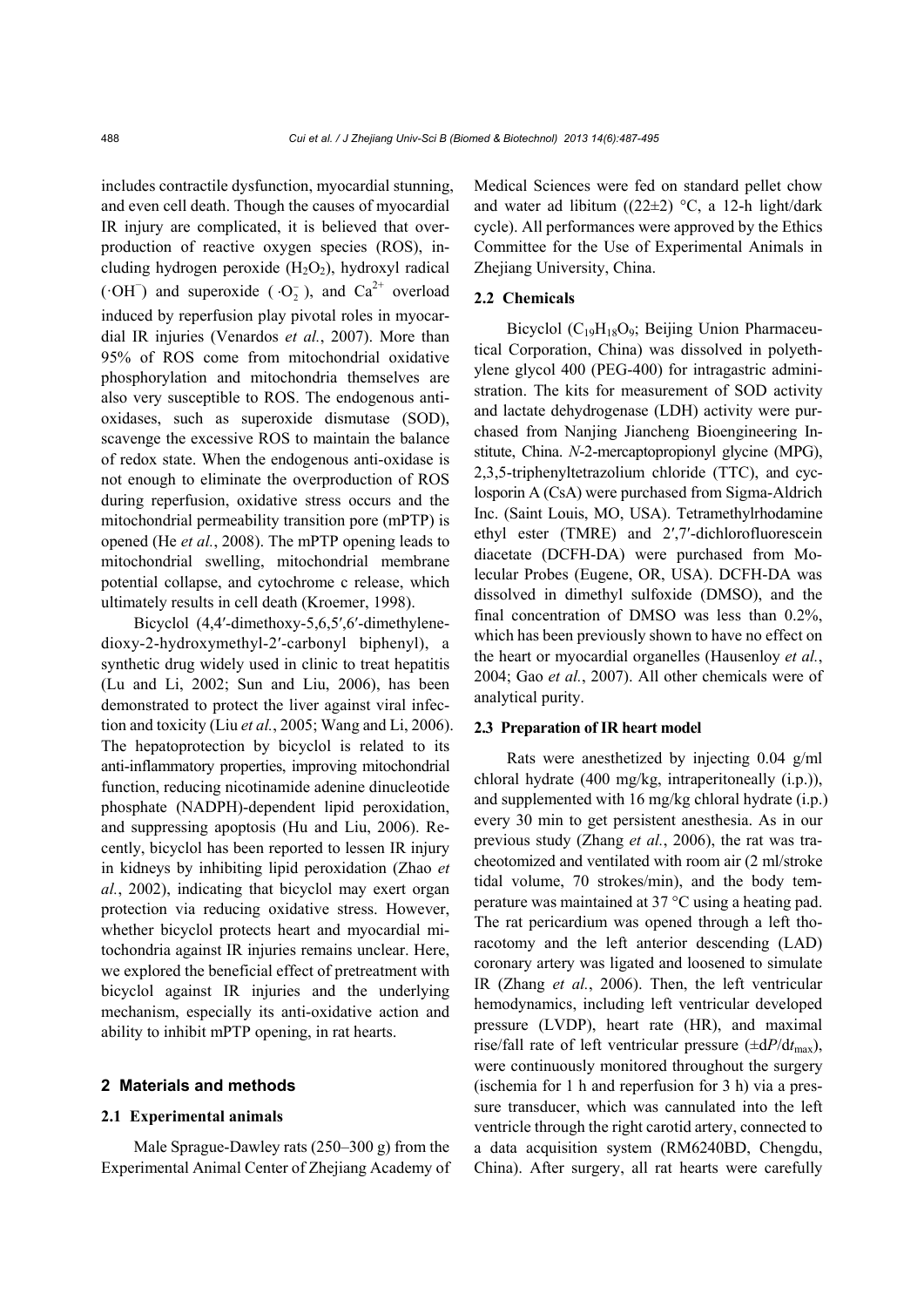excised under anesthesia to be stained with TTC for infarct size measurement, or to be homogenized for SOD activity assay.

## **2.4 Measurement of serum LDH level**

After 3 h reperfusion, the rat blood was collected after sacrifice, settled for 15 min, and centrifuged (3000 r/min, 10 min, 4  $^{\circ}$ C). The supernatant was collected for LDH assay by the commercial kit. Briefly, according to the manual of the kit, the absorbance at 550 nm was measured using a spectrophotometer, and the LDH level in serum was reported as U/L.

#### **2.5 Measurement of infarct size**

Myocardial infarct was determined by the TTC staining method (Zhang *et al.*, 2006). Briefly, after 3 h reperfusion, the isolated rat heart was perfused with 1% (0.01 g/ml) Evans blue on a Langendorff apparatus, and then was frozen to be cut into 2 mm. The heart slices were stained with 1% (0.01 g/ml) TTC for 10–15 min at 37 °C. Myocardial infarct (pale) was calculated as percentage of risk (red) areas using ImageJ software from the National Institutes of Health (Bethesda, MD, USA).

# **2.6 Assay of SOD activity**

Heart tissue samples were homogenized and centrifuged (3000 r/min, 10 min, 4 °C) in ice-cold medium containing 10 mmol/L Tris-HCl, 0.1 mmol/L EDTA-2Na, 10 mmol/L sucrose, and 8 g/L NaCl (pH 7.4). Supernatant was collected to assay the SOD activity using the commercial kit based on the xanthine-xanthine oxidase method (Huang *et al.*, 2007).

## **2.7 Preparation of isolated ventricular myocytes from adult rats**

As in our previous study (Cao *et al*., 2003), single ventricular myocytes were prepared from the adult rats pretreated with bicyclol by enzymatic dissociation. Briefly, after the rat heart was perfused on a Langendorff apparatus with 100% oxygenated  $Ca^{2+}$ -free modified Tyrode's solution (composed of (mmol/L): 100.0 NaCl, 10.0 KCl, 1.2 KH2PO4, 5.0 MgSO4, 20.0 glucose, and 10.0 3-morpholinopropanesulfonic acid (MOPS; pH 7.2)), the perfusion solution was changed to 100% oxygenated low-Ca<sup>2+</sup> (50 μmol/L) Tyrode's solution containing 0.03% (0.3 g/L) collagenase and 1% (10 g/L) bovine serum albumin for 10 min. Then the ventricular myocytes were enzymatically isolated and suspended in Tyrode's solution  $(Ca^{2+})$  concentration was gradually increased to 1.25 mmol/L within 40 min) (Cao *et al.*, 2003).

## **2.8 IR in isolated ventricular myocytes**

As in our previous study (Gao *et al.*, 2007), the single ventricular myocyte preparation (0.5 ml) was centrifuged for 1 min to pellet. After removal of excess supernatant, about 0.2 ml mineral oil was layered on top of the myocyte pellet to prevent oxygen diffusion and simulate anoxia (ischemia) for 60 min at 37 °C. The myocyte was fully reoxygenated (reperfused) for 30 min by removing the mineral oil and gently pipetting with normoxic Tyrode's solution (Gao *et al.*, 2007).

#### **2.9 Assay of cell viability**

After incubation with  $0.4\%$  (4 g/L) trypan blue for 3 min, the isolated ventricular myocytes not permeated by trypan blue (viable cells) were counted and the cell viability was calculated as a percentage of the total cells (Hiebert and Ping, 1997).

## **2.10 Measurement of the mitochondrial membrane potential**

Mitochondrial membrane potential was measured using the fluorescent dye TMRE based on the previous study (Katoh *et al.*, 2002). Briefly, TMRE is positively charged and accumulates in mitochondria with auto-quenching because the potential of the mitochondrial matrix is negative. Mitochondrial depolarization causes the spread of TMRE from mitochondrial matrix to cytoplasm and enhances the whole-cell fluorescence signal (Katoh *et al.*, 2002; Gao *et al.*, 2006). Myocytes were loaded with TMRE  $(1\times10^{-7}$  mol/L) for 20 min in the dark and were washed twice with Tyrode's solution to avoid the influence of intracellular accumulation of TMRE (Gao *et al.*, 2006). TMRE fluorescence was detected (excitation at 514 nm/emission at 590 nm) and calculated as the percentage of that in the normal control group.

## **2.11 Measurement of ROS**

Isolated ventricular myocytes were loaded with DCFH-DA  $(1\times10^{-5} \text{ mol/L})$  for 30 min in the dark. Dichlorofluorescein (DCF) fluorescence was detected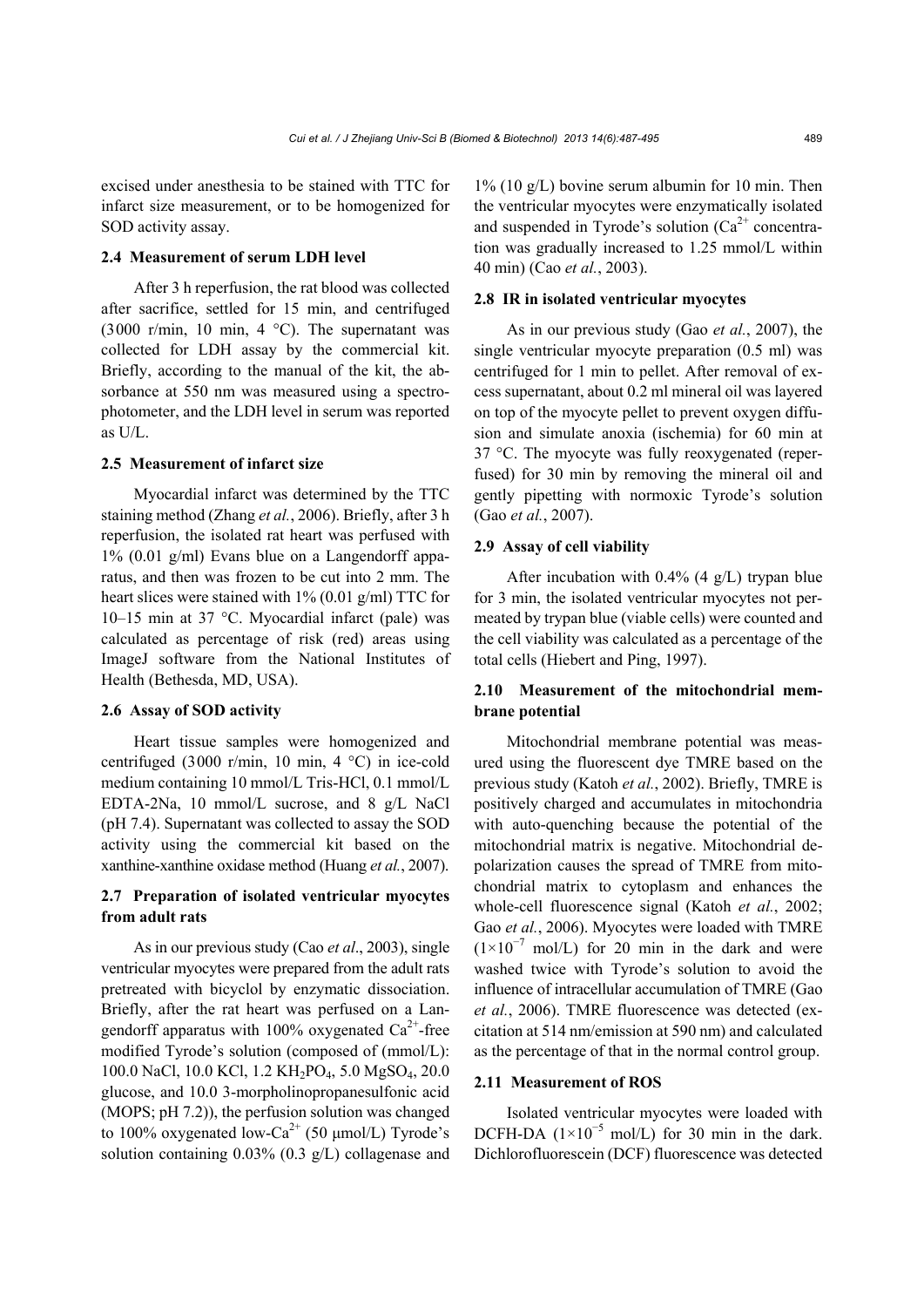(excitation at 488 nm/emission at 530 nm), and the intracellular ROS level was indicated by the DCF fluorescence intensity calculated as the percentage of that in the normal control group (Swift and Sarvazyan, 2000).

## **2.12 Isolation of myocardial mitochondria**

As in our previous study (Zhang *et al.*, 2006), mitochondria were isolated from the rat heart by differential centrifugation.

## **2.13 Measurement of mPTP opening**

The myocardial mitochondria were incubated in the swelling buffer (120 mmol/L KCl, 10 mmol/L Tris-HCl, 20 mmol/L MOPS, 5 mmol/L  $KH_2PO_4$ , pH 7.4), and CaCl<sub>2</sub> ( $2\times10^{-4}$  mol/L) was added to produce mPTP opening (Baines *et al.*, 2003). The mPTP opening was measured as the reduction of absorption at 520 nm  $(A_{520})$  for 15 min by a spectrophotometer. Mitochondria, pre-incubated with mPTP inhibitor CsA (1 μmol/L) for 2 min before subjected to high CaCl<sub>2</sub>, were considered as a positive control group.

#### **2.14 Experimental protocols**

In the first series of experiments, rats were randomly divided into three groups: (1) sham group: age-matched healthy rats were only tracheotomized without coronary artery ligation; (2) IR group: age-matched healthy rats were only intragastrically administered with an equal volume of PEG-400 (vehicle for bicyclol) for 3 d, and then exposed to 1 h ischemia followed by 3 h reperfusion in vivo; (3) bicyclol group: rats were intragastrically administered with 25, 50, or 100 mg/(kg·d) of bicyclol for 3 d (Wang and Li, 2006), and then subjected to IR procedure as the IR group.

The second series of experiments was to detect the effect of bicyclol pretreatment on the ventricular myocytes subjected to anoxia/reoxygenation, which was induced by 60 min anoxia followed by 30 min reoxygenation as described above. Six groups were studied in the anoxia-reoxygenation model: (1) control group: myocyte suspension isolated from normal rats not subjected to IR procedure; (2) IR group: normal myocyte suspension exposed to 60 min anoxia and 30 min reoxygenation to simulate IR procedure; (3) MPG group: normal myocyte suspension treated with MPG ( $5\times10^{-7}$  mol/L), an ROS scavenger, for 5 min before IR procedure; (4‒6) bicyclol+IR groups: myocyte suspension isolated from rats pretreated with bicyclol  $(25, 50, or 100 \text{ mg/(kg \cdot d)})$  for 3 d before IR procedure.

## **2.15 Statistical analysis**

All data are shown as mean±standard deviation (SD). Statistical comparisons were made using one-way analysis of variance (ANOVA) followed by the Newman-Keuls test with GraphPad Prism 5.0 (GraphPad Software Inc., San Diego, CA, USA). The *P* values <0.05 were considered to be statistically significant.

#### **3 Results**

## **3.1 Effect of bicyclol on myocardial contractility during IR**

As shown in Table 1, LAD ligation for 1 h significantly decreased LVDP in all groups compared with their own baselines ( $P<0.01$ ). LVDP was increased during reperfusion period, but still markedly lowed in IR and bicyclol  $(25 \text{ mg/(kg \cdot d)})$  groups compared with their own baselines. Pretreatment with bicyclol at both 50 and 100 mg/(kg·d) markedly increased the LVDP at 3 h reperfusion compared with IR group  $(P<0.01, P<0.05)$ . There were no differences in heart rate among all groups during the whole IR period. The  $\pm dP/dt_{\text{max}}$  was significantly diminished by ischemia and reperfusion in all groups compared with their own baselines, which was markedly attenuated by bicyclol (50 and 100 mg/(kg·d)) at 2 h and 3 h reperfusion, respectively (*P*<0.05 vs. IR).

## **3.2 Effect of bicyclol on myocardial infarct and LDH release after IR**

Compared with the sham group, myocardial infarct and LDH release were both significantly increased in IR group (Fig. 1). The increment of infarct size induced by IR was markedly diminished by pretreatment with 50 and 100 mg/(kg·d) bicyclol  $(P<0.01)$ , but not by 25 mg/(kg·d) bicyclol (Fig. 1a). Similarly, pretreatment with 50 mg/(kg·d) bicyclol inhibited the IR-induced myocardial LDH release (*P*<0.01), though 25 and 100 mg/(kg·d) bicyclol failed to reduce the LDH release in the rat heart subjected to IR (Fig. 1b).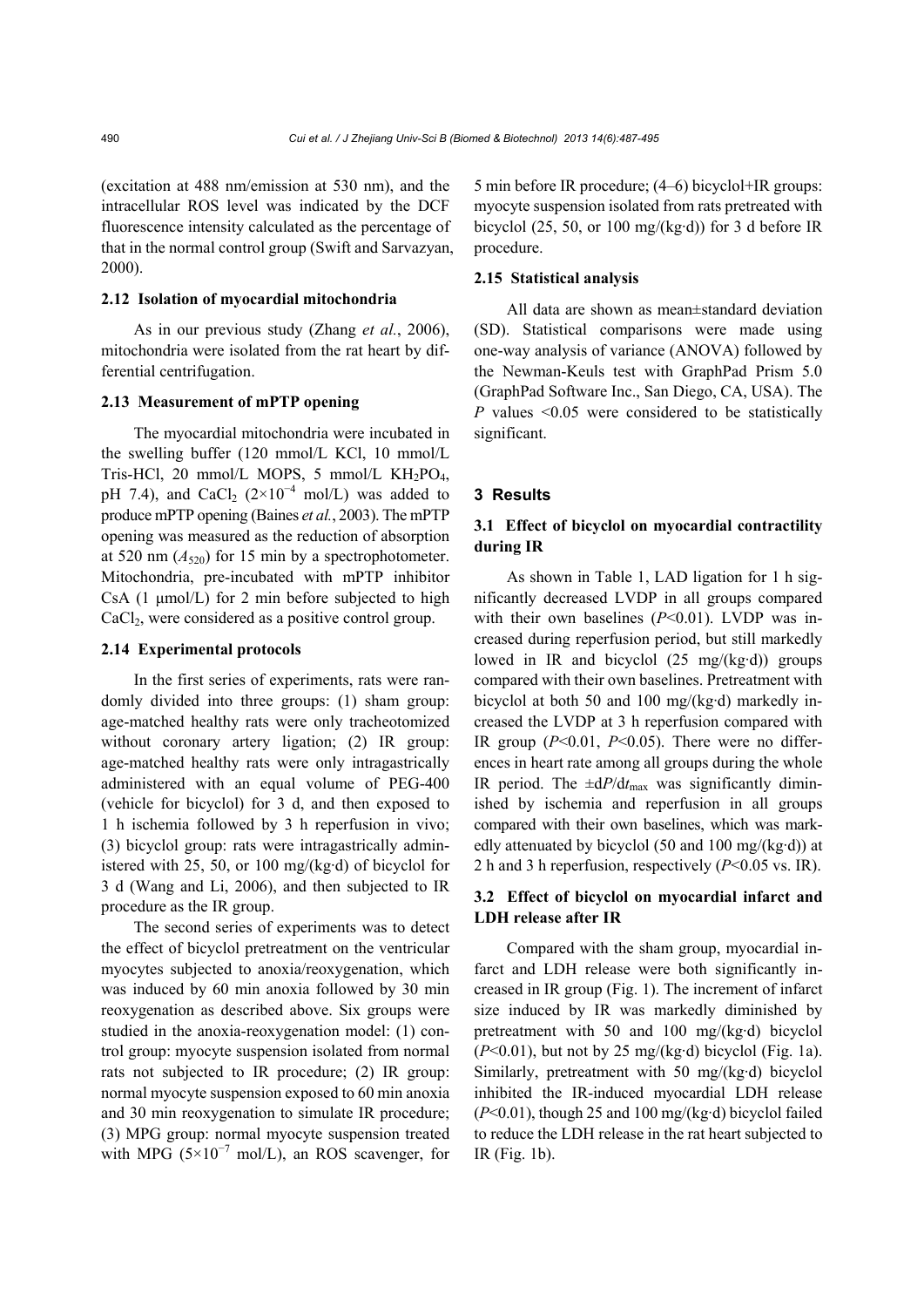| Group                        | Treatment       | <b>LVDP</b>                                         | Heart rate        | $+dP/dt_{\text{max}}$                                                                                     | $-dP/dt_{\text{max}}$                       |
|------------------------------|-----------------|-----------------------------------------------------|-------------------|-----------------------------------------------------------------------------------------------------------|---------------------------------------------|
|                              |                 | (% of baseline)                                     | (beats/min)       | (% of baseline)                                                                                           | (% of baseline)                             |
| Sham                         | <b>Baseline</b> | 100<br>$[(94.19 \pm 4.82)$ mmHg]                    | 337.4±10.56       | 100<br>$[(4356.81 \pm 463.26) \text{ mmHg/s}]$                                                            | 100<br>$[(3471 \pm 468.29) \text{ mmHg/s}]$ |
|                              | Ischemia        | 90.44±9.48                                          | $354.3 \pm 14.03$ | 91.25 ± 6.43                                                                                              | 90.35±9.23                                  |
|                              | Reperfusion 1 h | 94.28±9.48                                          | $352.0 \pm 23.10$ | 95.38±14.95                                                                                               | 93.46±2.57                                  |
|                              |                 |                                                     |                   |                                                                                                           |                                             |
|                              | Reperfusion 2 h | 95.18±7.39                                          | 379.4±14.80       | 94.57±12.46                                                                                               | 96.35±4.31                                  |
|                              | Reperfusion 3 h | 93.43±6.51                                          | 369.7±24.79       | 95.44±9.51                                                                                                | 95.26±7.04                                  |
| IR                           | Baseline        | 100                                                 | 387.8 ± 68.8      | 100                                                                                                       | 100                                         |
|                              | Ischemia        | $[(104.14 \pm 11.27)$ mmHg]<br>$69.38 \pm 14.54***$ | 376.0±61.7        | $[(5078.03 \pm 1035.58) \text{ mmHg/s}]$ $[(4356.84 \pm 1074.34) \text{ mmHg/s}]$<br>$67.36 \pm 13.22***$ | $66.58 {\pm} 10.60^{***}$                   |
|                              |                 |                                                     |                   |                                                                                                           |                                             |
|                              | Reperfusion 1 h | $76.47 \pm 10.84^{***}$                             | 398.0±44.4        | $78.04 \pm 16.97^{***}$                                                                                   | 74.89±19.21 <sup>*</sup>                    |
|                              | Reperfusion 2 h | $78.59 \pm 11.90^{***}$                             | 387.4±53.9        | $69.42 \pm 15.26$ *****                                                                                   | $69.83 \pm 14.09$ *****                     |
|                              | Reperfusion 3 h | $76.65 \pm 13.33***$                                | $392.2 \pm 33.2$  | $68.26 \pm 19.61$ *****                                                                                   | $72.67 \pm 12.92$ ***                       |
| $25 \text{ mg/(kg \cdot d)}$ | Baseline        | 100                                                 | 319.0±16.99       | 100                                                                                                       | 100                                         |
| bicyclol+IR                  |                 | $[(87.44 \pm 12.11)$ mmHg]                          |                   | $[(3751.76 \pm 578.69) \text{ mmHg/s}]$ $[(3425.89 \pm 361.71) \text{ mmHg/s}]$                           |                                             |
|                              | Ischemia        | $68.85 \pm 16.36$ *****                             | 317.0 ± 54.32     | $68.75 \pm 14.42***$                                                                                      | $68.79 \pm 15.95***$                        |
|                              | Reperfusion 1 h | 87.21±5.92                                          | 333.2±40.87       | 82.47±9.86                                                                                                | 89.79±15.55                                 |
|                              | Reperfusion 2 h | $84.89 \pm 13.58$ <sup>*</sup>                      | 322.2±52.45       | 77.26±12.55**                                                                                             | 83.87±20.99                                 |
|                              | Reperfusion 3 h | $77.48 \pm 4.43***$                                 | 323.6±34.67       | 79.39±22.52 <sup>*</sup>                                                                                  | 78.06±17.49*                                |
| 50 mg/( $kg \cdot d$ )       | Baseline        | 100                                                 | 326.6±19.4        | 100                                                                                                       | 100                                         |
| bicyclol+IR                  |                 | $[(91.47 \pm 5.55)$ mmHg]                           |                   | $[(3343.48 \pm 733.26) \text{ mmHg/s}]$ $[(3306.59 \pm 300.88) \text{ mmHg/s}]$                           |                                             |
|                              | Ischemia        | $69.78 \pm 10.84$ *****                             | 326.4±40.8        | $70.45 \pm 7.72^{***}$                                                                                    | $64.11 \pm 13.35$ ******                    |
|                              | Reperfusion 1 h | $80.28 \pm 7.01$ **                                 | 380.2±29.9        | $76.97\pm6.10$ **                                                                                         | $76.38 \pm 11.58$ <sup>*</sup>              |
|                              | Reperfusion 2 h | $86.86 \pm 9.80$                                    | $392.5 \pm 11.6$  | $82.52 \pm 7.88$                                                                                          | $83.16 \pm 9.75$                            |
|                              | Reperfusion 3 h | $94.91 \pm 6.25$ <sup>**</sup>                      | $417.4 \pm 23.4$  | $94.64 \pm 3.31^{++}$                                                                                     | $96.07 \pm 13.41$ <sup>+</sup>              |
| $100$ mg/(kg·d)              | <b>Baseline</b> | 100                                                 | 383.4±62.8        | 100                                                                                                       | 100                                         |
| bicyclol+IR                  |                 | $[(100.05 \pm 11.96)$ mmHg]                         |                   | $[(4697.07\pm948.00)$ mmHg/s] $[(4014.40\pm1018.35)$ mmHg/s]                                              |                                             |
|                              | Ischemia        | $73.94 \pm 11.59***$                                | 370.8±59.7        | $67.35 \pm 11.76***$                                                                                      | 70.45±5.94*#                                |
|                              | Reperfusion 1 h | $90.03 \pm 10.63$ <sup>+</sup>                      | $409.0 \pm 70.7$  | 89.61±19.27                                                                                               | 91.68±21.01                                 |
|                              | Reperfusion 2 h | $91.12 \pm 6.02$                                    | 388.6±44.9        | $88.24 \pm 8.80$                                                                                          | $91.89 \pm 7.99^{+}$                        |
|                              | Reperfusion 3 h | $91.58 \pm 5.82$ <sup>+</sup>                       | 397.8±49.8        | 85.57±10.56                                                                                               | $90.21 \pm 8.43$                            |

**Table 1 Effect of pretreatment with bicyclol on left ventricular hemodynamics in rat hearts exposed to ischemiareperfusion (IR)**

LVDP: left ventricular developed pressure;  $\pm dP/dt_{\text{max}}$ : maximal rise/fall rate of left ventricular pressure. Data are shown as mean $\pm SD$ , *n*=5 rat hearts in each group. \*  *P*<0.05, \*\* *P*<0.01 vs. baseline; # *P*<0.05, ## *P*<0.01 vs. sham group; + *P*<0.05, ++ *P*<0.01 vs. IR group



**Fig. 1 Effect of bicyclol on myocardial infarct (a) and LDH release (b) in rats subjected to ischemia-reperfusion (IR)** Data are shown as mean±SD,  $n=5$  rat hearts in each group. \*\*  $P<0.01$  vs. sham group;  $H P<0.01$  vs. IR group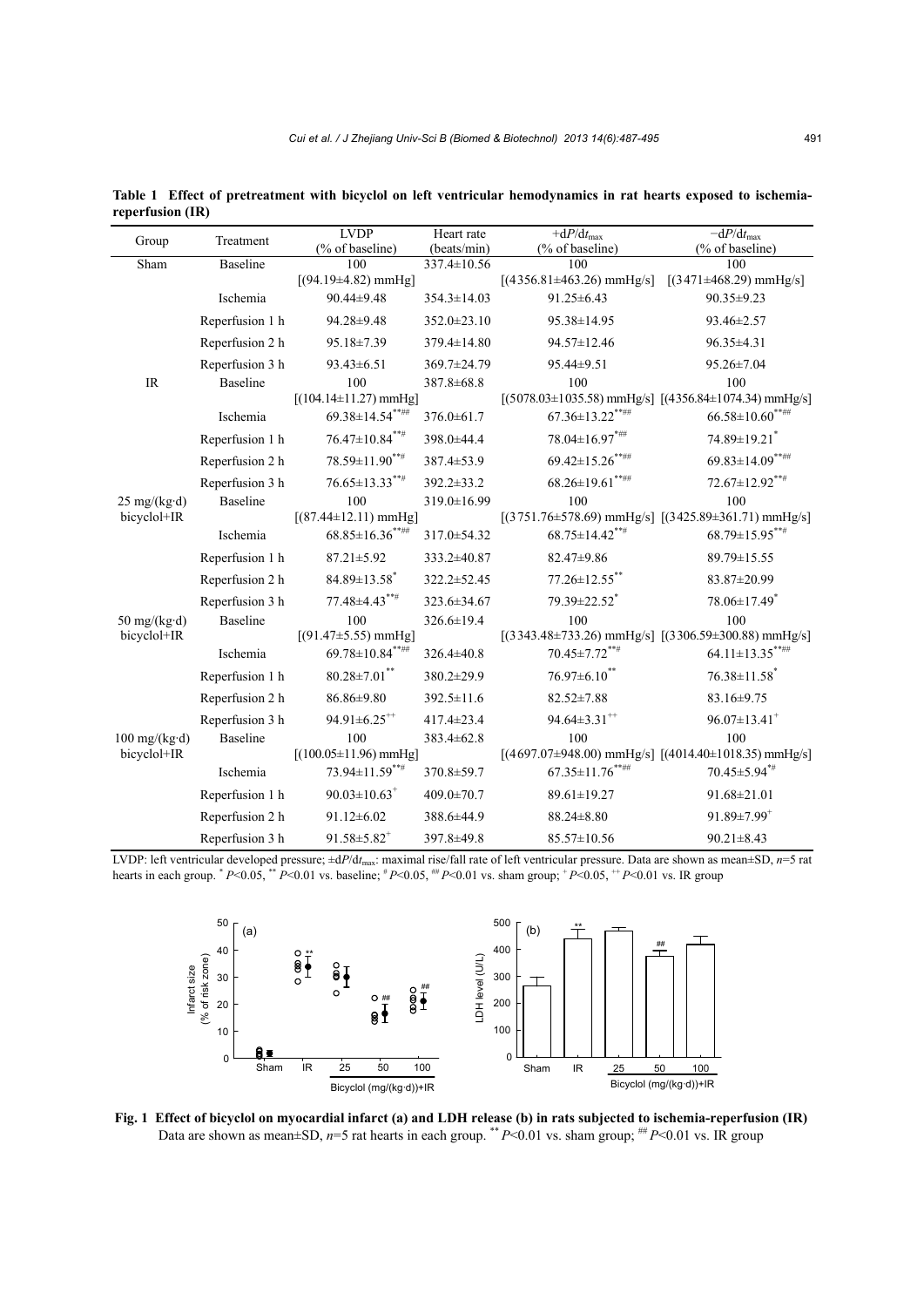# **3.3 Effect of bicyclol on myocardial SOD activity after IR**

Compared with the sham group, the SOD activity in rat hearts was markedly reduced in the IR group (*P*<0.01), which was inhibited by pretreatment with 50 mg/(kg·d) bicyclol (*P*<0.01 vs. IR), but not by 25 or 100 mg/(kg·d) bicyclol (Fig. 2).



**Fig. 2 Effect of bicyclol on myocardial superoxide dismutase (SOD) activity in rats subjected to ischemiareperfusion (IR)**

Data are shown as mean±SD,  $n=5$  rat hearts in each group. \*\*  $P$  <0.01 vs. sham group; ##  $P$  <0.01 vs. IR group

# **3.4 Effect of bicyclol on ventricular myocyte viability after IR**

Ventricular myocyte viability was significantly reduced in IR group  $(P<0.01$  vs. control), which was markedly inhibited by pretreatment with 50 and 100 mg/(kg·d) bicyclol (*P*<0.01, *P*<0.05 vs. IR), but not by 25 mg/(kg·d) bicyclol (Fig. 3). Pretreatment with MPG ( $5\times10^{-7}$  mol/L), an ROS scavenger, for 5 min also markedly inhibited the decrease of myocyte viability induced by IR (*P*<0.01; Fig. 3).



**Fig. 3 Effect of bicyclol on cell viability in isolated adult rat ventricular myocytes exposed to ischemia-reperfusion (IR)**

Data are shown as mean±SD, *n*=8 ventricular myocyte samples from 8 rat hearts in each group. \*\*  $P<0.01$  vs. control group;  $^{\#}P$  < 0.05,  $^{\#}P$  < 0.01 vs. IR group

# **3.5 Effect of bicyclol on myocardial mitochondrial membrane potential after IR**

Compared with the control group, TMRE fluorescence of isolated ventricular myocytes was enhanced in the IR group ( $P<0.01$ ), indicating that mitochondrial membrane potential was depolarized by IR. Pretreatment with bicyclol at 50 mg/(kg·d) markedly reduced the TMRE fluorescence in isolated ventricular myocytes subjected to IR (*P*<0.01 vs. IR), which was the same trend as pretreatment with MPG for 5 min before ischemia (Fig. 4).



**Fig. 4 Effect of bicyclol on mitochondrial membrane potential by 1×10<sup>−</sup><sup>7</sup> mol/L tetramethylrhodamine ethyl ester (TMRE) loading in isolated adult rat ventricular myocytes exposed to ischemia-reperfusion (IR)** 

Data are shown as mean±SD, *n*=8 ventricular myocyte samples from 8 rat hearts in each group. \*\* *P*<0.01 vs. control group;  $H^H P \le 0.01$  vs. IR group

## **3.6 Effect of bicyclol on ventricular myocyte ROS level after IR**

Compared with the control group, DCF fluorescence of myocytes at 25 and 30 min reperfusion was markedly enhanced in IR group (*P*<0.01), indicating an enhancement of ROS level induced by IR. Pretreatment with bicyclol at 50 mg/(kg·d) significantly inhibited the DCF fluorescence of myocytes during the reperfusion (*P*<0.05 vs. IR), which was the same trend as pretreatment with MPG for 5 min before ischemia (Fig. 5).

## **3.7 Effect of bicyclol on the opening of ventricular myocyte mPTP**

The addition of CaCl<sub>2</sub> ( $2 \times 10^{-4}$  mol/L) induced a great decrease of *A*520, indicating an increment of mPTP opening in the mitochondria (Fig. 6). The decrease of  $A_{520}$  produced by high Ca<sup>2+</sup> was diminished by CsA, MPG, and 50 mg/(kg·d) bicyclol  $(P<0.01)$ .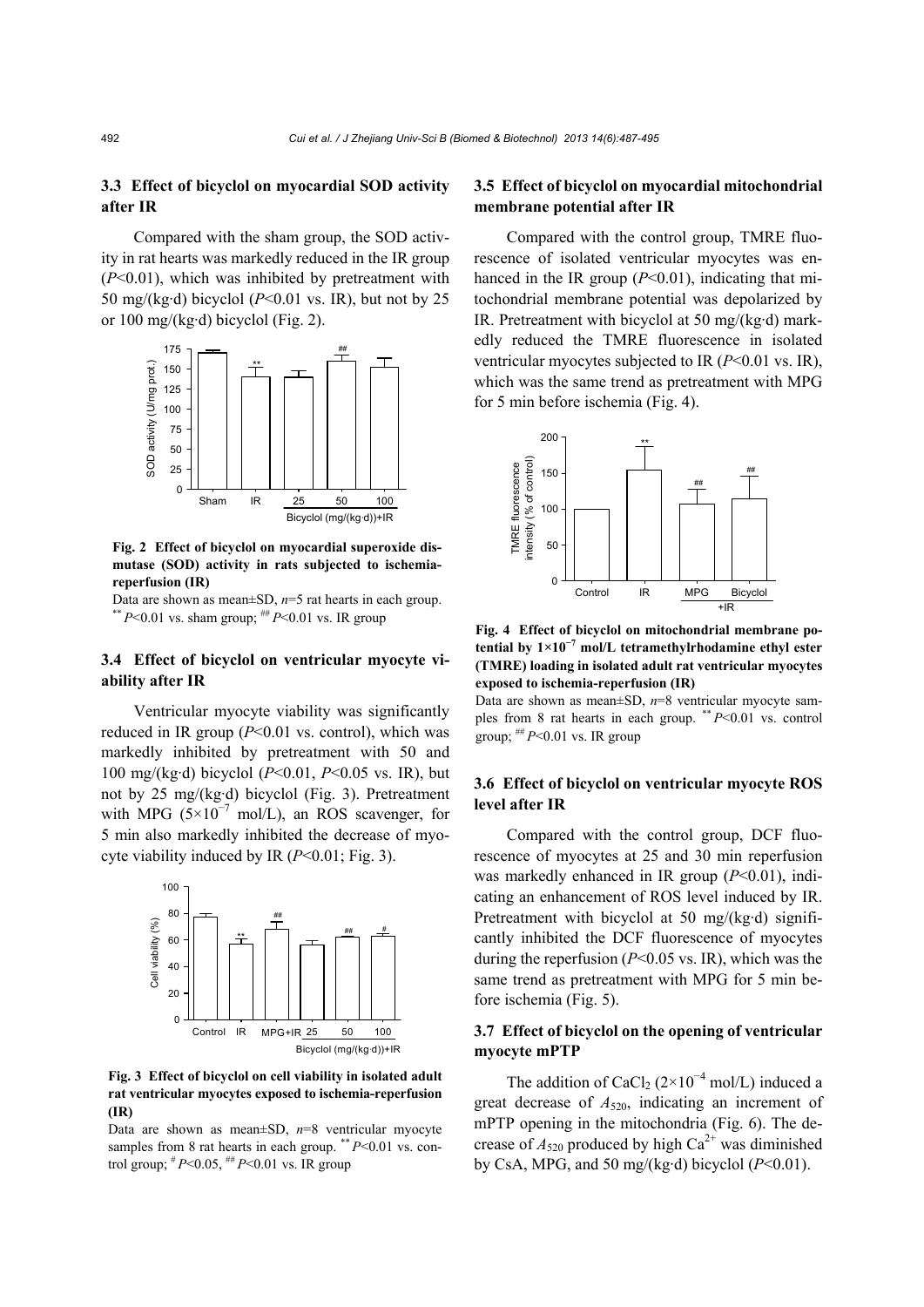

**Fig. 5 Effect of bicyclol on reactive oxygen species (ROS) by 1×10<sup>−</sup>5mol/L 2′,7′-dichlorofluorescein diacetate (DCFH-DA) loading in isolated adult rat ventricular myocytes exposed to ischemia-reperfusion (IR)** 

Data are shown as mean±SD, *n*=8 ventricular myocyte samples from 8 rat hearts in each group. \*\* *P*<0.01 vs. control group;  $^{#}P<0.05$ ,  $^{#}P<0.01$  vs. IR group



**Fig. 6 Effect of bicyclol on the mitochondrial permeability transition pore (mPTP) opening by absorbance at 520 nm (***A***520) in isolated rat myocardial mitochondria exposed to 2×10<sup>−</sup><sup>4</sup> mol/L CaCl2**

(a) Curves of the absorbance with different treatments recorded at 15 min after addition of  $CaCl<sub>2</sub>$ ; (b) Decrease of absorbance at 15 min after addition of CaCl<sub>2</sub>. Data are shown as mean±SD, *n*=8 myocardial mitochondria samples from 8 rat hearts in each group. \*\* *P*<0.01 vs. IR group

## **4 Discussion**

Bicyclol is a synthetic drug widely used to treat hepatic disease. A previous study demonstrated that bicyclol strongly protects the kidney from IR injury by reducing oxidative stress (Zhao *et al.*, 2002). However, there is no evidence concerning cardioprotection of bicyclol against IR injury. Here we used a regional myocardial IR model in vivo, a ventricular myocyte model of IR, and isolated myocardial mitochondria model of IR to investigate the protection of bicyclol against myocardial IR injuries. We found that bicyclol (50 and 100 mg/(kg·d) for 3 d) improved the cardiac function (LVDP, ±d*P*/d*t*max) and decreased myocardial infarct after IR, and pretreatment with 50 mg/(kg·d) bicyclol decreased myocardial LDH release. Furthermore, pretreatment with 50 and 100 mg/(kg·d) bicyclol increased isolated ventricular myocyte viability after IR, as the same as the effect of MPG, an ROS scavenger. However, the low dose of bicyclol did not affect any of the indexes measured. These results demonstrate that bicyclol has potential cardioprotective effects against IR in an appropriate dose.

A prolonged duration of ischemia followed by reperfusion damages the heart irreversibly, which is mainly mediated by the overproduction of ROS, mitochondrial dysfunction, and intracellular  $Ca^{2+}$  overload (Yellon and Hausenloy, 2007). Oxidative stress due to the ROS burst at the onset of reperfusion and the weakness of endogenous anti-oxidase causes irreversible cellular damage and even cell death (Solaini and Harris, 2005; Venardos *et al.*, 2007). ROS induced by reperfusion mainly include  $O_2$ ,  $H_2O_2$ , and peroxynitrite (Watanabe *et al.*, 2007; Burwell and Brookes, 2008), all of which damage cellular proteins, membrane lipids, and nucleic acids, leading to cell death (Venardos *et al.*, 2007). In addition, excessive ROS mainly generated from mitochondria in IR periods accelerate the opening of the mPTP, a non-specific large pore across the inner mitochondrial membrane. The opening of mPTP allows cytoplasmic solutes freely entering the mitochondria to enlarge the mitochondrial matrix volume, collapse the mitochondrial membrane potential, release the apoptotic factor cytochrome c from the intermembrane of mitochondria into the cytoplasm (Borutaite and Brown, 2003), and augment ROS production by uncoupling oxidative phosphorylation (Wasilewski *et al*., 2004), all of which are thought to be the causes of reperfusion injury (Halestrap *et al.*, 2004). Therefore, scavenging toxic ROS or preventing their formation is a crucial strategy to reduce myocardial IR. CsA, the inhibitor of mPTP, has already been proven to blunt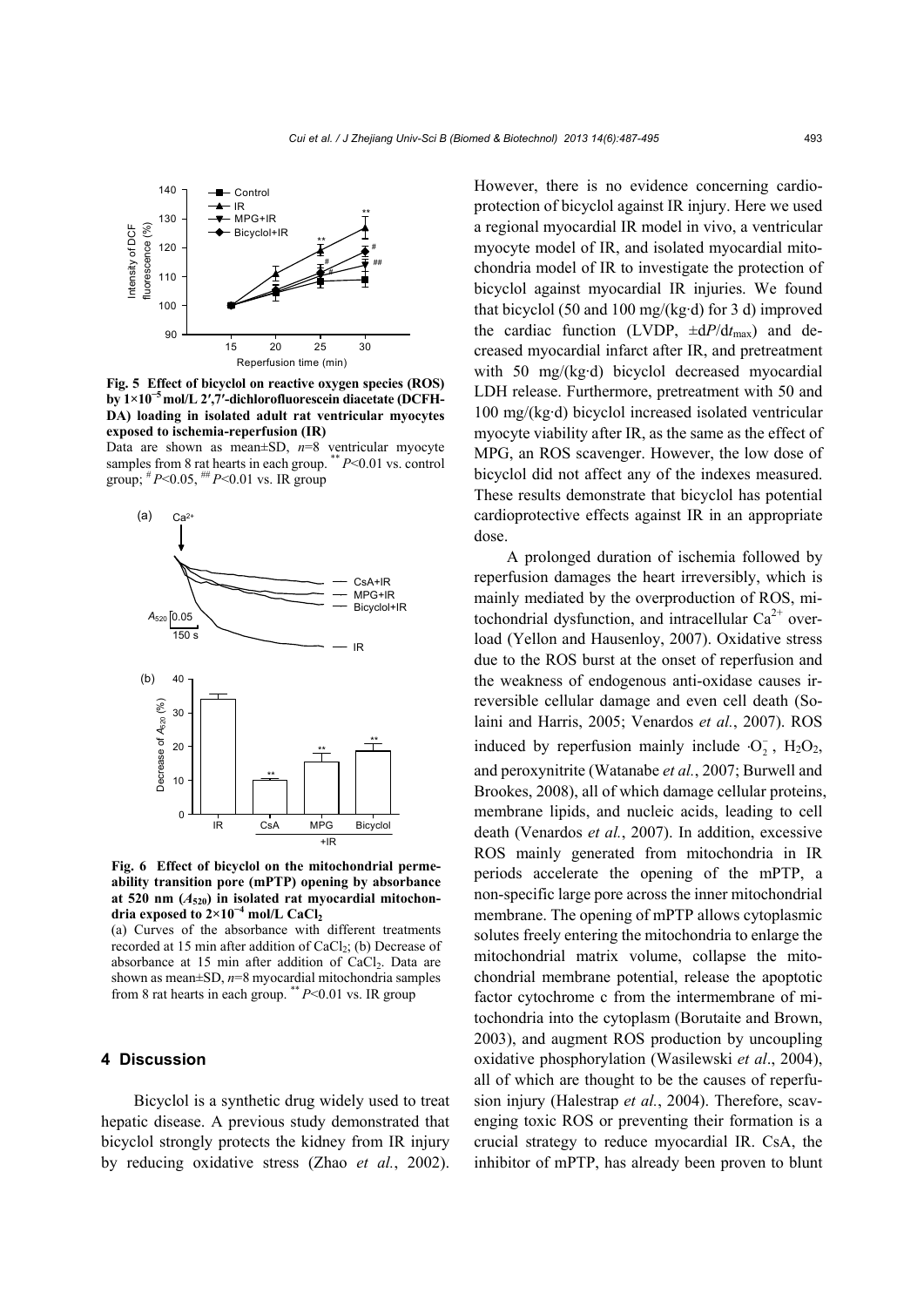the loss of cardiac myocytes and protect the heart from myocardial IR injury (Hausenloy *et al.*, 2002; Nakagawa *et al.*, 2005). In the current ventricular myocyte model of IR, we found that bicyclol (50 mg/(kg·d)) inhibited CaCl<sub>2</sub> (2×10<sup>-4</sup> mol/L) induced mPTP opening just like CsA, and reduced cell death, ROS production, and the depolarization of mitochondrial membrane potential induced by IR just like MPG. Such findings suggest that the cardioprotection of bicyclol is related to its reducing ROS, inhibiting mPTP opening and maintaining the mitochondrial membrane integrity.

Oxidative stress occurs when the generation of ROS overrides the ability of the endogenous anti-oxidase system to neutralize ROS (Anand *et al.*, 2011). The activity of endogenous antioxidative enzymes, such as SOD, is inhibited by acute myocardial ischemia, and even is washed out markedly during reperfusion. All of these events stimulate the production of more ROS, which aggravates the myocardial IR injury (Hamilton, 2007; Venardos *et al.*, 2007). So scavenging ROS might be an effective pathway to protect heart against IR (Tao *et al.*, 2009). Our results show that pretreatment with bicyclol (50 mg/(kg·d)) markedly increased myocardial SOD activity after IR, consistent with the findings in the previous study of bicyclol reducing cerebral IR injury by attenuating oxidative stress in mice (Sun *et al.*, 2009). This anti-oxidative action of bicyclol is further supported by the isolated ventricular myocyte and myocardial mitochondria model. It is suggested that pretreatment with a medium dose of bicyclol (50 mg/(kg·d)) might enhance endogenous SOD activity, inhibit ROS production, and then diminish oxidative stress-induced mPTP opening to stabilize the mitochondrial membrane potential, all of which ultimately reduce cell death and protect myocardium against IR injury.

Altogether, our current findings indicate that bicyclol protected the myocardium against IR injury, at least, through reducing oxidative stress and its subsequent mPTP opening.

## **Compliance with ethics guidelines**

Jie CUI, Zhi LI, Ling-bo QIAN, Qin GAO, Jue WANG, Meng XUE, Xiao-e LOU, Iain C. BRUCE, Qiang XIA, and Hui-ping WANG declare that they have no conflict of interest.

All institutional and national guidelines for the care and use of laboratory animals were followed.

#### **References**

- Anand, K.V., Anandhi, R., Pakkiyaraj, M., Geraldine, P., 2011. Protective effect of chrysin on carbon tetrachloride (CCl4)-induced tissue injury in male Wistar rats. *Toxicol. Ind. Health*, **27**(10):923-933. [doi:10.1177/07482337 11399324]
- Baines, C.P., Song, C.X., Zheng, Y.T., Wang, G.W., Zhang, J., Wang, O.L., Guo, Y., Bolli, R., Cardwell, E.M., Ping, P., 2003. Protein kinase Cε interacts with and inhibits the permeability transition pore in cardiac mitochondria. *Circ. Res.*, **92**(8):873-880. [doi:10.1161/01.RES.0000069215. 36389.8D]
- Borutaite, V., Brown, G.C., 2003. Mitochondria in apoptosis of ischemic heart. *FEBS Lett.*, **541**(1-3):1-5. [doi:10.1016/ S0014-5793(03)00278-3]
- Burwell, L.S., Brookes, P.S., 2008. Mitochondria as a target for the cardioprotective effects of nitric oxide in ischemiareperfusion injury. *Antioxid. Redox Signal.*, **10**(3):579- 599. [doi:10.1089/ars.2007.1845]
- Cao, C.M., Xia, Q., Bruce, I.C., Zhang, X., Fu, C., Chen, J.Z., 2003. Interleukin-2 increases activity of sarcoplasmic reticulum  $Ca^{2+}$ -ATPase, but decreases its sensitivity to calcium in rat cardiomyocytes. *J. Pharmacol. Exp. Ther.*, **306**(2):572-580. [doi:10.1124/jpet.102.048264]
- Gao, Q., Pan, H.Y., Qiu, S., Lu, Y., Bruce, I.C., Luo, J.H., Xia, Q., 2006. Atractyloside and 5-hydroxydecanoate block the protective effect of puerarin in isolated rat. *Life Sci*., **79**(3):217-224. [doi:10.1016/j.lfs.2005.12.040]
- Gao, Q., Yang, B., Ye, Z.G., Wang, J., Bruce, I.C., Xia, Q., 2007. Opening the calcium-activated potassium channel participates in the cardioprotective effect of puerarin. *Eur. J. Pharmacol.*, **574**(2-3):179-184. [doi:10.1016/j.ejphar. 2007.07.018]
- Gross, G.J., Auchampach, J.A., 2007. Reperfusion injury: does it exist? *J. Mol. Cell. Cardiol.*, **42**(1):12-18. [doi:10. 1016/j.yjmcc.2006.09.009]
- Halestrap, A.P., Clarke, S.J., Javadov, S.A., 2004. Mitochondrial permeability transition pore opening during myocardial reperfusion—a target for cardioprotection. *Cardiovasc. Res.*, **61**(3):372-385. [doi:10.1016/S0008-6363 (03)00533-9]
- Hamilton, K.L., 2007. Antioxidants and cardioprotection. *Med. Sci. Sports Exerc.*, **39**(9):1544-1553. [doi:10.1249/mss. 0b013e3180d099e8]
- Hausenloy, D.J., Maddock, H.L., Baxter, G.F., Yellon, D.M., 2002. Inhibiting mitochondrial permeability transition pore opening: a new paradigm for myocardial preconditioning? *Cardiovasc. Res.*, **55**(3):534-543. [doi:10.1016/ S0008-6363(02)00455-8]
- Hausenloy, D., Wynne, A., Duchen, M., Yellon, D., 2004. Transient mitochondrial permeability transition pore